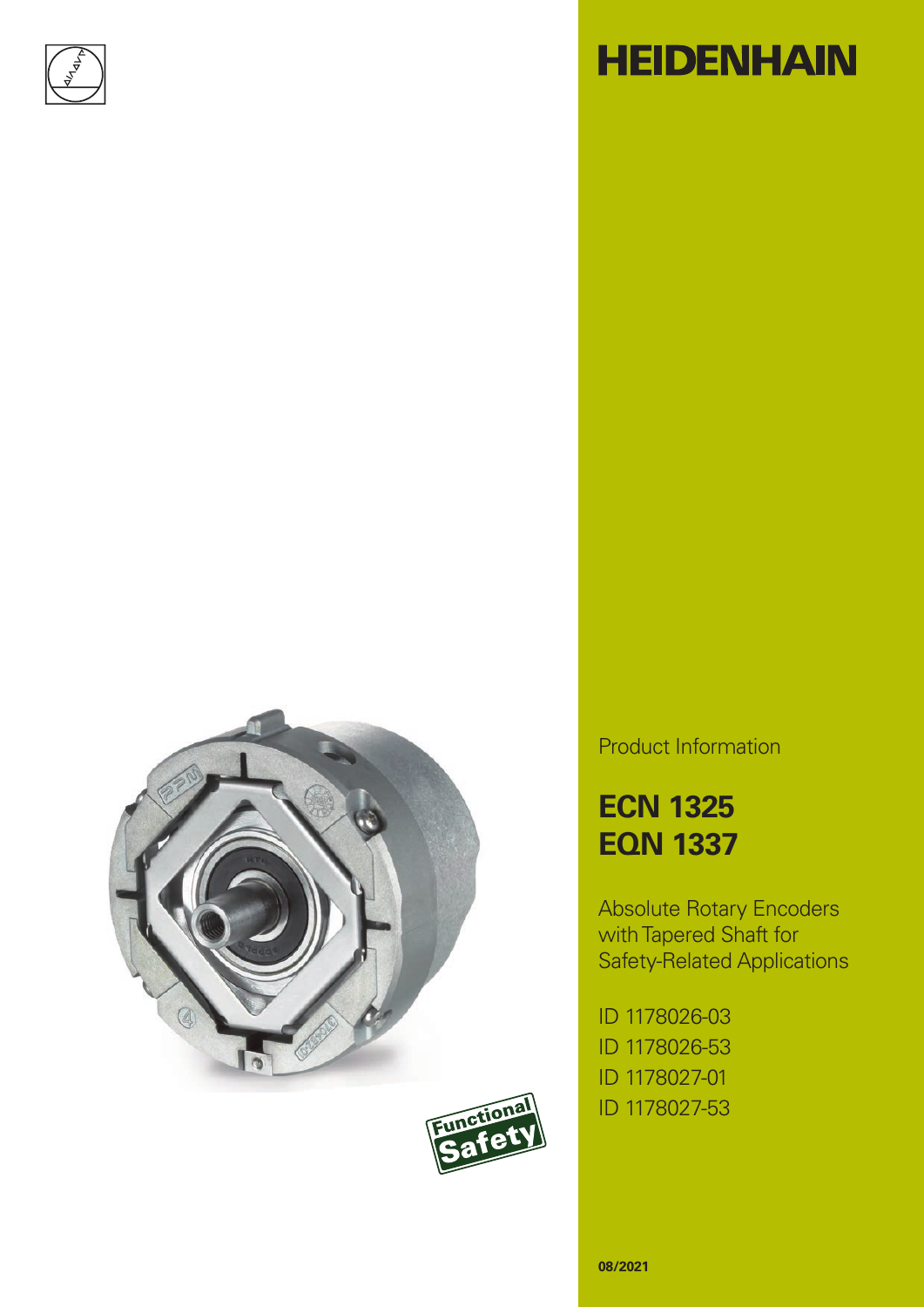### **ECN 1325, EQN 1337**

| <b>Specifications</b>                                                                                                                                                                                                                                                                                                                                                                        | <b>ECN 1325 singleturn</b>                                                                                                                                                                                                           | <b>EQN 1337 multitum</b>                                                                                                                                                                                                                                                                                                                                                                                                        |  |  |  |  |  |
|----------------------------------------------------------------------------------------------------------------------------------------------------------------------------------------------------------------------------------------------------------------------------------------------------------------------------------------------------------------------------------------------|--------------------------------------------------------------------------------------------------------------------------------------------------------------------------------------------------------------------------------------|---------------------------------------------------------------------------------------------------------------------------------------------------------------------------------------------------------------------------------------------------------------------------------------------------------------------------------------------------------------------------------------------------------------------------------|--|--|--|--|--|
| <b>Functional safety</b><br>for applications with up to                                                                                                                                                                                                                                                                                                                                      | As a single-encoder system for monitoring functions and closed-loop functions<br>• SIL 2 as per EN 61508 (further basis for testing: EN 61800-5-2)<br>• Category 3, PL d, as per EN ISO 13849-1:2015<br>Safe in the singleturn range |                                                                                                                                                                                                                                                                                                                                                                                                                                 |  |  |  |  |  |
| $PFH^{1)}$                                                                                                                                                                                                                                                                                                                                                                                   | $\leq$ 10 $\cdot$ 10 <sup>-9</sup> (probability of dangerous failure per hour)                                                                                                                                                       |                                                                                                                                                                                                                                                                                                                                                                                                                                 |  |  |  |  |  |
| Safe position <sup>2)</sup>                                                                                                                                                                                                                                                                                                                                                                  | Encoder: $\pm$ 1.76° (safety-related measuring step: SM = 0.7°)<br>Mechanical coupling: ±2° (fault exclusion for loosening of shaft and stator coupling,<br>designed for accelerations of $\leq 300$ m/s <sup>2</sup> )              |                                                                                                                                                                                                                                                                                                                                                                                                                                 |  |  |  |  |  |
| Interface/ordering designation                                                                                                                                                                                                                                                                                                                                                               | EnDat 2.2 / EnDat22                                                                                                                                                                                                                  |                                                                                                                                                                                                                                                                                                                                                                                                                                 |  |  |  |  |  |
| Position values per revolution                                                                                                                                                                                                                                                                                                                                                               | 33554432 (25 bits)                                                                                                                                                                                                                   |                                                                                                                                                                                                                                                                                                                                                                                                                                 |  |  |  |  |  |
| <b>Revolutions</b>                                                                                                                                                                                                                                                                                                                                                                           |                                                                                                                                                                                                                                      | 4096 (12 bits)                                                                                                                                                                                                                                                                                                                                                                                                                  |  |  |  |  |  |
| Calculation time t <sub>cal</sub> / Clock frequency                                                                                                                                                                                                                                                                                                                                          | $\leq$ 7 µs / $\leq$ 16 MHz                                                                                                                                                                                                          |                                                                                                                                                                                                                                                                                                                                                                                                                                 |  |  |  |  |  |
| System accuracy at 20 °C                                                                                                                                                                                                                                                                                                                                                                     | ±20''                                                                                                                                                                                                                                |                                                                                                                                                                                                                                                                                                                                                                                                                                 |  |  |  |  |  |
| Supply voltage                                                                                                                                                                                                                                                                                                                                                                               | DC 3.6 V to 14 V                                                                                                                                                                                                                     |                                                                                                                                                                                                                                                                                                                                                                                                                                 |  |  |  |  |  |
| Power consumption (max.)                                                                                                                                                                                                                                                                                                                                                                     | At 3.6 V: $\leq 600$ mW; at 14 V: $\leq 700$ mW                                                                                                                                                                                      | At 3.6 V: $\leq$ 700 mW; at 14 V: $\leq$ 800 mW                                                                                                                                                                                                                                                                                                                                                                                 |  |  |  |  |  |
| Current consumption (typical)                                                                                                                                                                                                                                                                                                                                                                | At 5 V: 80 mA (without load)                                                                                                                                                                                                         | At 5 V: 95 mA (without load)                                                                                                                                                                                                                                                                                                                                                                                                    |  |  |  |  |  |
| <b>Electrical connection</b>                                                                                                                                                                                                                                                                                                                                                                 | Encoder PCB connector: 16-pin, with connection for temperature sensor <sup>3)</sup>                                                                                                                                                  |                                                                                                                                                                                                                                                                                                                                                                                                                                 |  |  |  |  |  |
| Cable length <sup>4)</sup>                                                                                                                                                                                                                                                                                                                                                                   | $\leq$ 100 m (at clock frequency $\leq$ 8 MHz)<br>$\leq 20$ m (at clock frequency $\leq 16$ MHz)                                                                                                                                     |                                                                                                                                                                                                                                                                                                                                                                                                                                 |  |  |  |  |  |
| <b>Shaft</b>                                                                                                                                                                                                                                                                                                                                                                                 | 65B tapered shaft Ø 9.25 mm; taper 1:10                                                                                                                                                                                              |                                                                                                                                                                                                                                                                                                                                                                                                                                 |  |  |  |  |  |
| Permissible shaft speed                                                                                                                                                                                                                                                                                                                                                                      | $\leq 15000$ rpm                                                                                                                                                                                                                     | $\leq$ 12000 rpm                                                                                                                                                                                                                                                                                                                                                                                                                |  |  |  |  |  |
| Starting torque at 20 °C (typical)                                                                                                                                                                                                                                                                                                                                                           | $\leq 0.01$ Nm                                                                                                                                                                                                                       |                                                                                                                                                                                                                                                                                                                                                                                                                                 |  |  |  |  |  |
| Moment of inertia of rotor                                                                                                                                                                                                                                                                                                                                                                   | $2.6 \cdot 10^{-6}$ kgm <sup>2</sup>                                                                                                                                                                                                 |                                                                                                                                                                                                                                                                                                                                                                                                                                 |  |  |  |  |  |
| Angular acceleration of rotor                                                                                                                                                                                                                                                                                                                                                                | $\leq 1 \cdot 10^5$ rad/s <sup>2</sup>                                                                                                                                                                                               |                                                                                                                                                                                                                                                                                                                                                                                                                                 |  |  |  |  |  |
| Natural frequency of stator coupling                                                                                                                                                                                                                                                                                                                                                         | $\geq$ 1800 Hz                                                                                                                                                                                                                       |                                                                                                                                                                                                                                                                                                                                                                                                                                 |  |  |  |  |  |
| Permiss. axial motion of measured shaft                                                                                                                                                                                                                                                                                                                                                      | $\leq \pm 0.5$ mm                                                                                                                                                                                                                    |                                                                                                                                                                                                                                                                                                                                                                                                                                 |  |  |  |  |  |
| Vibration 55 Hz to 2000 Hz<br><b>Shock 6 ms</b>                                                                                                                                                                                                                                                                                                                                              | $\leq$ 2000 m/s <sup>2</sup> (EN 60068-2-27)                                                                                                                                                                                         | ≤ 300 m/s <sup>2</sup> <sup>5)</sup> (EN 60068-2-6); 10 Hz to 55 Hz constant over 4.9 mm peak to peak                                                                                                                                                                                                                                                                                                                           |  |  |  |  |  |
| <b>Operating temperature</b>                                                                                                                                                                                                                                                                                                                                                                 | -40 °C to 115 °C                                                                                                                                                                                                                     |                                                                                                                                                                                                                                                                                                                                                                                                                                 |  |  |  |  |  |
| <b>Trigger threshold of error message</b><br>due to excessive temperature <sup>6</sup>                                                                                                                                                                                                                                                                                                       | 125 °C (measuring accuracy of the internal temperature sensor: ±1 K)                                                                                                                                                                 |                                                                                                                                                                                                                                                                                                                                                                                                                                 |  |  |  |  |  |
| <b>Relative humidity</b>                                                                                                                                                                                                                                                                                                                                                                     | $\leq$ 93 % (40 °C/21 d as per EN 60068-2-78), without condensation                                                                                                                                                                  |                                                                                                                                                                                                                                                                                                                                                                                                                                 |  |  |  |  |  |
| Protection EN 60529                                                                                                                                                                                                                                                                                                                                                                          | IP40 (read about "insulation" under Electrical safety in the Interfaces of HEIDENHAIN<br>Encoders brochure; contamination through the ingress of fluids must be prevented)                                                           |                                                                                                                                                                                                                                                                                                                                                                                                                                 |  |  |  |  |  |
| <b>Mass</b>                                                                                                                                                                                                                                                                                                                                                                                  | $\approx 0.25$ kg                                                                                                                                                                                                                    |                                                                                                                                                                                                                                                                                                                                                                                                                                 |  |  |  |  |  |
| <b>ID</b> number                                                                                                                                                                                                                                                                                                                                                                             | 1178026-03<br>1178026-53 <sup>7)</sup>                                                                                                                                                                                               | 1178027-01<br>1178027-53 <sup>7)</sup>                                                                                                                                                                                                                                                                                                                                                                                          |  |  |  |  |  |
| <b>old:</b> This preferred version is available on short notice<br>For use at $\leq$ 2000 m above sea level ( $\leq$ 6000 m above sea level<br>upon request)<br>Further tolerances may arise in the subsequent electronics after<br>position value comparison (contact mfr. of subsequent electronics)<br>See Temperature measurement in motors in the Encoders for<br>Servo Drives brochure | 5)<br>6)                                                                                                                                                                                                                             | <sup>4)</sup> See the EnDat description in the Interfaces of HEIDENHAIN<br>Encoders brochure)<br>Valid at room temperature in accordance with standard; at operating<br>temperatures of up to 100 °C: $\leq$ 300 m/s <sup>2</sup> ; up to 115 °C: $\leq$ 150 m/s <sup>2</sup><br>(≥ 100 °C: 10 Hz to 55 Hz constant over 2.45 mm peak to peak)<br>The internal temperature evaluation is not designed with<br>functional safety |  |  |  |  |  |

 $\frac{7}{1}$  In collective package upon request

**Rotary encoders for absolute position values with safe singleturn information**

- **• 65 mm installation diameter**
- **• 07B expanding ring coupling**
- **• 65B tapered shaft**







 $50.5+7$ 45

 $19.5 \pm 1$ 









 $\geq$  22 25  $\leq$  L  $\leq$  35

 $\bigcirc$ 

 $\overline{5}$ 

 $10.02$  A

 $\leftarrow 1:10$ 

 $< 10$ 

 $7.5 + 0.1$ 

| <b>Specifications</b>                                                                   | ECIV 1325 Singletum<br>EQN 1337 multiturn                                                                                                                                                                                         |                              |  |  |  |  |
|-----------------------------------------------------------------------------------------|-----------------------------------------------------------------------------------------------------------------------------------------------------------------------------------------------------------------------------------|------------------------------|--|--|--|--|
| <b>Functional safety</b><br>for applications with up to                                 | As a single-encoder system for monitoring functions and closed-loop functi<br>• SIL 2 as per EN 61508 (further basis for testing: EN 61800-5-2)<br>• Category 3, PL d, as per EN ISO 13849-1:2015<br>Safe in the singleturn range |                              |  |  |  |  |
| $PFH^{1}$                                                                               | $\leq$ 10 $\cdot$ 10 <sup>-9</sup> (probability of dangerous failure per hour)                                                                                                                                                    |                              |  |  |  |  |
| Safe position <sup>2)</sup>                                                             | Encoder: $\pm$ 1.76° (safety-related measuring step: SM = 0.7°)<br>Mechanical coupling: ±2° (fault exclusion for loosening of shaft and stator of<br>designed for accelerations of $\leq 300$ m/s <sup>2</sup> )                  |                              |  |  |  |  |
| Interface/ordering designation                                                          | EnDat 2.2 / EnDat22                                                                                                                                                                                                               |                              |  |  |  |  |
| Position values per revolution                                                          | 33554432 (25 bits)                                                                                                                                                                                                                |                              |  |  |  |  |
| Revolutions                                                                             | $\overline{\phantom{0}}$                                                                                                                                                                                                          | 4096 (12 bits)               |  |  |  |  |
| Calculation time t <sub>cal</sub> / Clock frequency                                     | $\leq$ 7 µs / $\leq$ 16 MHz                                                                                                                                                                                                       |                              |  |  |  |  |
| System accuracy at 20 °C                                                                | ±20''                                                                                                                                                                                                                             |                              |  |  |  |  |
| Supply voltage                                                                          | DC 3.6 V to 14 V                                                                                                                                                                                                                  |                              |  |  |  |  |
| Power consumption (max.)                                                                | At 3.6 V: $\leq 600$ mW; at 14 V: $\leq 700$ mW                                                                                                                                                                                   | At 3.6 V: ≤ 700 mW; at 14 V  |  |  |  |  |
| Current consumption (typical)                                                           | At 5 V: 80 mA (without load)                                                                                                                                                                                                      | At 5 V: 95 mA (without load) |  |  |  |  |
| <b>Electrical connection</b>                                                            | Encoder PCB connector: 16-pin, with connection for temperature sensor <sup>3)</sup>                                                                                                                                               |                              |  |  |  |  |
| Cable length <sup>4)</sup>                                                              | $\leq$ 100 m (at clock frequency $\leq$ 8 MHz)<br>$\leq 20$ m (at clock frequency $\leq 16$ MHz)                                                                                                                                  |                              |  |  |  |  |
| <b>Shaft</b>                                                                            | 65B tapered shaft Ø 9.25 mm; taper 1:10                                                                                                                                                                                           |                              |  |  |  |  |
| Permissible shaft speed                                                                 | $\leq$ 15000 rpm                                                                                                                                                                                                                  | $\leq 12000$ rpm             |  |  |  |  |
| Starting torque at 20 °C (typical)                                                      | $\leq 0.01$ Nm                                                                                                                                                                                                                    |                              |  |  |  |  |
| Moment of inertia of rotor                                                              | $2.6 \cdot 10^{-6}$ kgm <sup>2</sup>                                                                                                                                                                                              |                              |  |  |  |  |
| Angular acceleration of rotor                                                           | $\leq 1 \cdot 10^5$ rad/s <sup>2</sup>                                                                                                                                                                                            |                              |  |  |  |  |
| Natural frequency of stator coupling                                                    | $\geq$ 1800 Hz                                                                                                                                                                                                                    |                              |  |  |  |  |
| Permiss, axial motion of measured shaft                                                 | $\leq \pm 0.5$ mm                                                                                                                                                                                                                 |                              |  |  |  |  |
| Vibration 55 Hz to 2000 Hz<br><b>Shock 6 ms</b>                                         | ≤ 300 m/s <sup>2 5)</sup> (EN 60068-2-6); 10 Hz to 55 Hz constant over 4.9 mm peak t<br>$\leq$ 2000 m/s <sup>2</sup> (EN 60068-2-27)                                                                                              |                              |  |  |  |  |
| <b>Operating temperature</b>                                                            | -40 °C to 115 °C                                                                                                                                                                                                                  |                              |  |  |  |  |
| <b>Trigger threshold of error message</b><br>due to excessive temperature <sup>6)</sup> | 125 °C (measuring accuracy of the internal temperature sensor: ±1 K)                                                                                                                                                              |                              |  |  |  |  |
| <b>Relative humidity</b>                                                                | $\leq$ 93 % (40 °C/21 d as per EN 60068-2-78), without condensation                                                                                                                                                               |                              |  |  |  |  |
| <b>Protection EN 60529</b>                                                              | IP40 (read about "insulation" under Electrical safety in the Interfaces of HE<br>Encoders brochure; contamination through the ingress of fluids must be pr                                                                        |                              |  |  |  |  |
| <b>Mass</b>                                                                             | $\approx 0.25$ kg                                                                                                                                                                                                                 |                              |  |  |  |  |
| <b>ID</b> number                                                                        | 1178026-03                                                                                                                                                                                                                        | 1178027-01                   |  |  |  |  |

- upon request)<br>
<sup>2)</sup> Further tolerances may arise in the subsequent electronics after<br>
position value comparison (contact mfr. of subsequent electronics)
- position value comparison (contact mfr. of subsequent electronics) 3) See *Temperature measurement in motors* in the *Encoders for Servo Drives* brochure
- M1 = Measuring point for operating temperature
- M2 = Measuring point for vibration, see D741714
- 1 = Clamping screw for coupling ring, width A/F 2, tightening torque: 1.25 Nm -0.2 Nm
- $2 = \text{Die-cast cover}$
- $3 =$  Screw plug, width A/F 3 and 4, tightening torque: 5 Nm +0.5 Nm
- $4 = 16$ -pin header
- $5 =$  Screw: DIN 6912 M5x50 08.8 MKL, width A/F 4, tightening torque: 5 Nm + 0.5 Nm
- $6 = M10$  back-off thread
- 7 = Compensation of mounting tolerances and thermal expansion, no dynamic movement permitted
- 8 = Chamfer at start of thread is obligatory for material bonding anti-rotation lock
- $9 =$  Direction of shaft rotation for ascending position values



**Required mating dimensions**



### The Contract Tolerancing ISO 8015<br>ISO 2768 - m H  $1502700 - 1111$ <br>≤ 6 mm: ±0.2 mm

 $\overline{A}$  = Bearing of mating shaft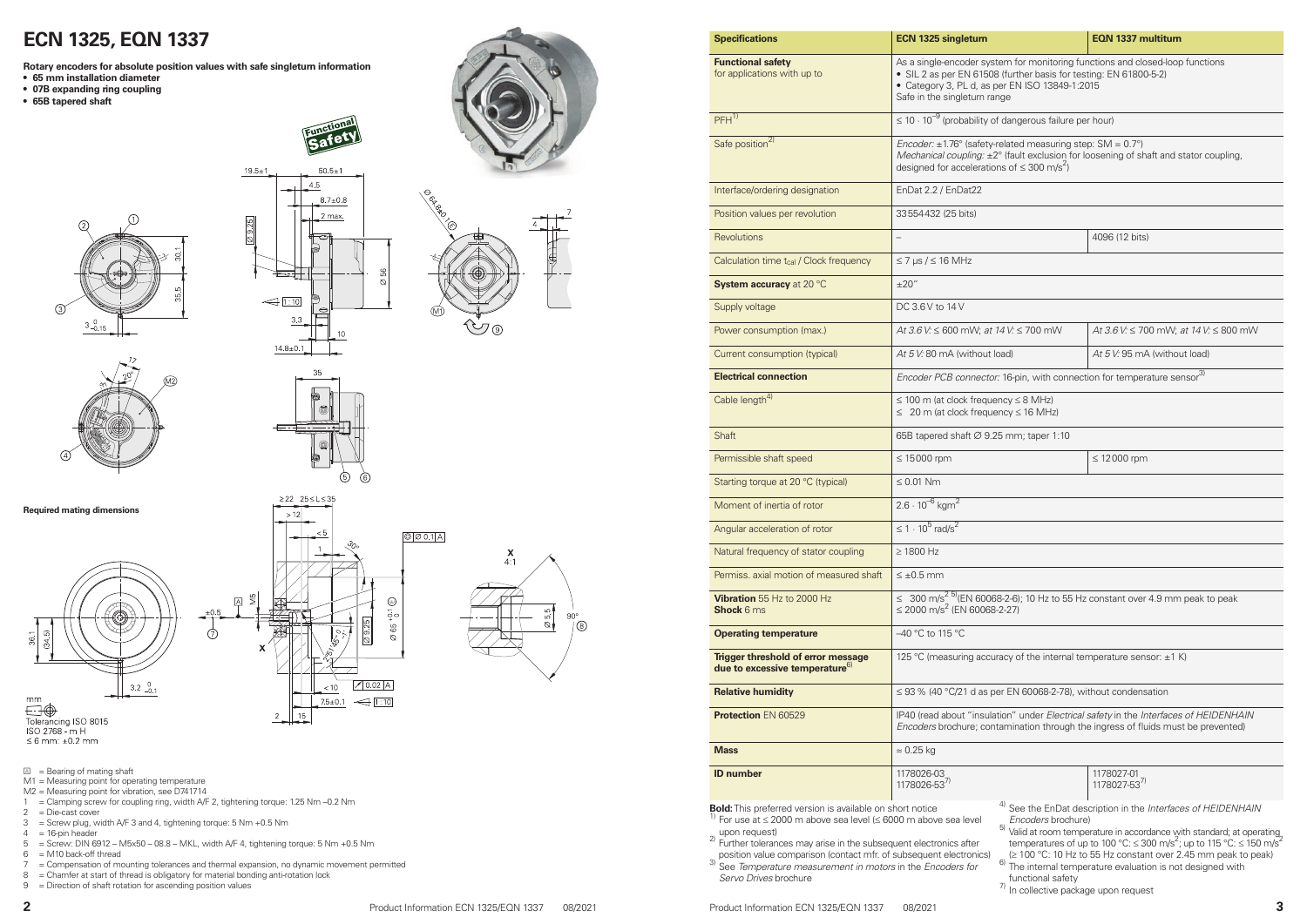# **Mounting**

The tapered shaft of the rotary encoder is slid onto the measured shaft and fastened with a central screw. It is particularly important to ensure that the positive-locking element of the stator coupling securely engages the corresponding slot in the measured shaft. A screw with material bonding anti-rotation lock must be used (see *Mounting accessories*). The stator coupling is clamped by means of an axially tightenable screw in a location hole.



Requirements on the motor side for a safe mechanical coupling:

| <b>Mating shaft</b> | <b>Mating stator</b> |
|---------------------|----------------------|
| <b>Steel</b>        | Aluminum             |

Rotary encoders may exert a torque of up to 1 Nm on the mating shaft. The customer-side mechanical design must be made for this load.

### **Electrical connection: cables**

### **Mounting accessories**

#### **Screws**

Screws (central screw, mounting screws) are not included in delivery and can be ordered separately.

| ECN 1325, EQN 1337 $ $ Screws <sup>1)</sup>       |                                              | <b>Quantity</b> |
|---------------------------------------------------|----------------------------------------------|-----------------|
| <b>Central screw</b><br>for shaft fastening<br>11 | DIN 6912 - M5×50 - 08.8 - MKL   ID 202264-54 | . 10 or 100     |

 $1)$  With coating for material bonding anti-rotation lock

Please note the information on screws from HEIDENHAIN in the *Encoders for Servo Drives* brochure, under *Screws with material bonding anti-rotation lock* in the chapter *General mechanical information*.

| <b>EPG output cable inside the motor housing</b> $\varnothing$ 3.7 mm (with sh<br>and TPE wires 2 $\times$ 0.16 mm $^2$ for temperature sensor                 |  |
|----------------------------------------------------------------------------------------------------------------------------------------------------------------|--|
| With 16-pin PCB connector and 9-pin M23<br>SpeedTEC angle flange socket (male)                                                                                 |  |
|                                                                                                                                                                |  |
| PUR adapter cables and connecting cables<br>$\varnothing$ 6 mm; [(2 x 2 x 0.09 mm <sup>2</sup> ) + (2 x 2 x 0.16 mm <sup>2</sup> )]; A <sub>P</sub> = 2 x 0.16 |  |
| With 8-pin M12 connector (female) and<br>8-pin M12 coupling (male) or 9-pin M23<br>coupling (male)                                                             |  |
|                                                                                                                                                                |  |
| With 8-pin M12 connector (female) and<br>15-pin D-sub connector (female)                                                                                       |  |
| With 8-pin M12 connector (female) and                                                                                                                          |  |
| 15-pin D-sub connector (male)                                                                                                                                  |  |

#### **Mounting aid**

To avoid damage to the cable, use the mounting aid to connect and disconnect the cable assembly. The pulling force must be applied solely to the connector and not to the wires. A<sub>P</sub> = Cross section of the supply wires<br><sup>1)</sup> Comply with the EMC requirements in the *General electrical information* in the *Interfaces of HEIDENHAIN Encoders* brochure **Note for safety-related applications:**

ID 1075573-01

**For more mounting information and mounting aids, see the Mounting Instructions and the** *Encoders for Servo Drives* **brochure**. **The mounting quality can be inspected with the PWM 21 and ATS software.**



**EPG output cable inside the motor housing**  $\varnothing$  3.7 mm (with shield crimp  $\varnothing$  6.1 mm); [1 × (4 × 0.06 mm<sup>2</sup>) + 4 × 0.06 mm<sup>2</sup>]

### **Further information:**

In addition, comply with the material specifications and other material characteristics in the *Encoders for Servo Drives* brochure (ID 208922-xx).

| ID 1120948-xx <sup>1)</sup> |
|-----------------------------|

| m <sup>2</sup> )]; A <sub>P</sub> = 2 x 0.16 mm <sup>2</sup> |                             | 8-pin M12 connector   9-pin M23 connector |
|--------------------------------------------------------------|-----------------------------|-------------------------------------------|
|                                                              | ID 1036372-xx               | ID 1136863-xx                             |
|                                                              | ID 1036521-xx               |                                           |
|                                                              | ID 1036526-xx               |                                           |
|                                                              | ID 1129581-xx <sup>1)</sup> |                                           |

With 8-pin M12 connector (female) and unstripped cable end

• Bit error as per Specification 533095 must be documented!

SpeedTEC is a registered trademark of TE Connectivity Industrial GmbH.